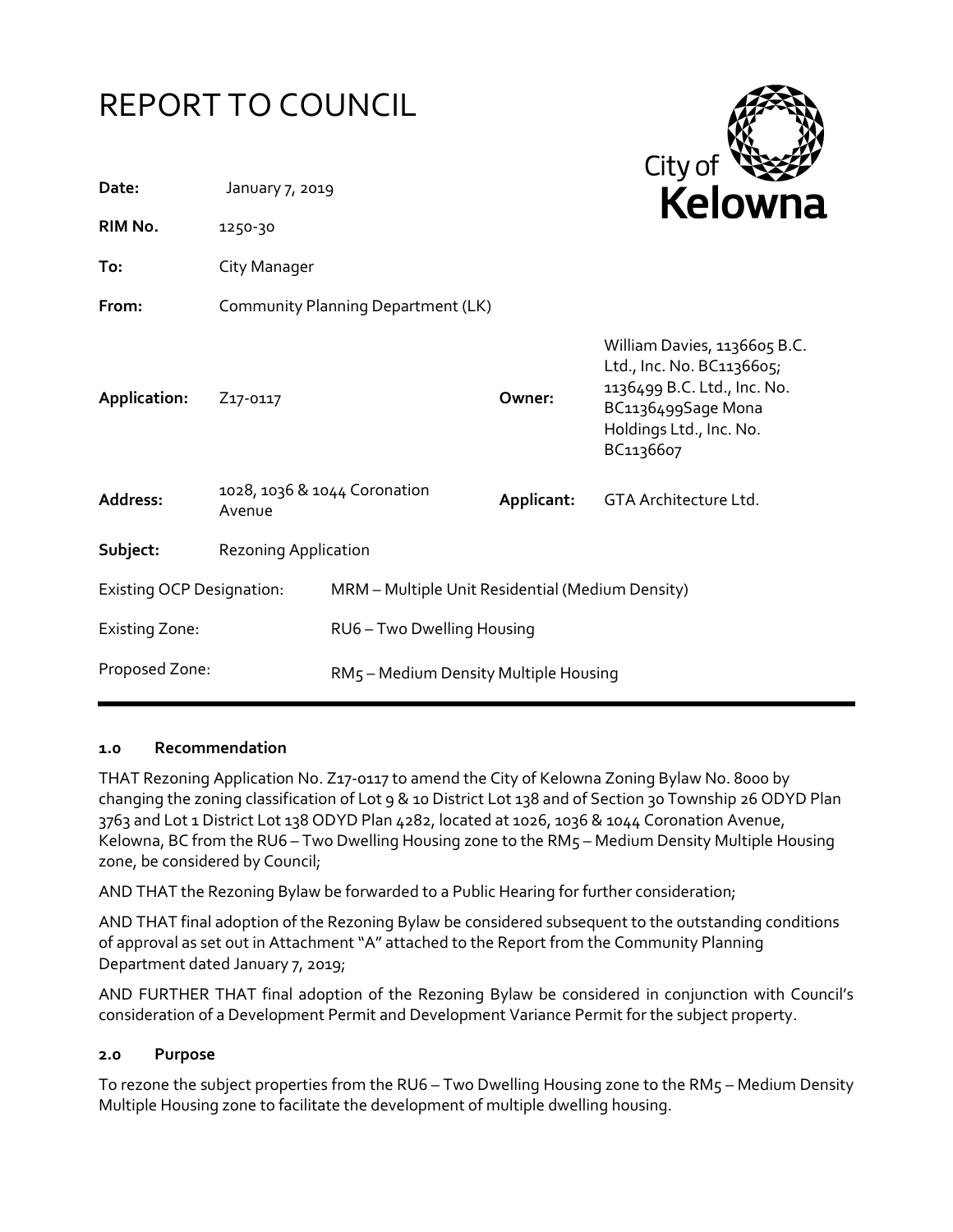## **3.0 Community Planning**

The applicant is requesting to rezone the three subject properties from the RU6 – Two Dwelling Housing zone to the RM5 - Medium Density Multiple Housing zone. The proposal for 3-1/2 storey townhouses achieves the maximum allowable FAR of 1.2 when parking is provided under habitable space or screened from view. The 3-bedroom townhouse units meet the OCP goal of providing a greater mix of housing units and ground-oriented housing to provide more family housing choices for people.

Community Planning Staff are supportive of the application to facilitate the development of sixteen 3 storey townhouses. The subject properties are close to the 'City Centre' Urban Centre at 1026, 1036 & 1044 Coronation Avenue between Graham Street and Gordon Drive. The three properties, which will be consolidated, are in close proximity to the Cawston Avenue multi-use corridor. This provides good cycling connectivity to downtown, the Ethel St multi-use corridor, and Rails with Trails. The properties have a Walk Score of 64 (Somewhat Walkable- some errands can be accomplished on foot) and a Transit Score of 42 (Some Transit- a few nearby public transportation options). The surrounding neighbourhood is an area in transition with a number of projects in the development stage. The proximity to downtown provides nearby amenities including parks, restaurants, shops and recreational opportunities in the immediate area.

Council Policy No. 367 with respect to public consultation was undertaken by the applicant and all neighbours within 50 m radius of the subject parcel.

# **4.0 Proposal**

## 4.1 Project Description

The applicant is proposing the construction of a 3-1/2 storey 16-unit townhouse development. Groundoriented units with entry doors face onto the Coronation avenue facade. The building massing steps back above 2-½ storeys, which aids in providing a more pedestrian scaled development and a transition in height to the single family dwellings located across Coronation Avenue to the south.

Parking is provided in a partially underground parkade structure, which is 1.0 m below grade due to the high water table in this location. This allows the development to provide two rows of townhouses with an interior courtyard between them. This successfully screens the above ground portion of the parking podium while providing an outdoor amenity area for the occupants.

### 4.2 Site Context

The three parcels are located on the north side of Coronation Avenue, which has a Future Land Use of MRM – Multiple Unit Residential (Medium Density). Sensitive Infill Housing (RU7) is situated on the south side of Coronation Avenue. The development is within the Permanent Growth Boundary.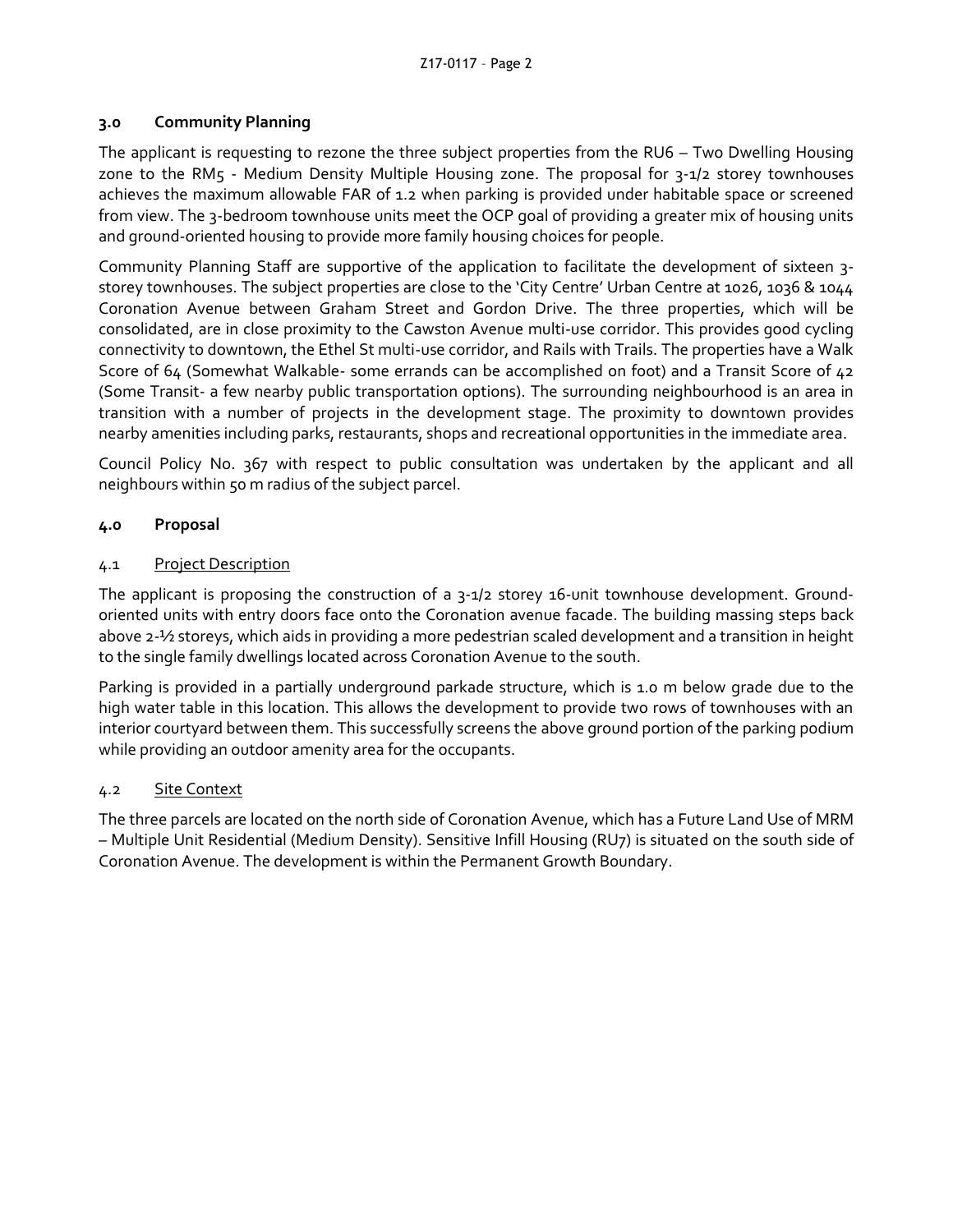

#### **Subject Property Map:** 1028, 1036 & 1044 Coronation Avenue

### **5.0 Current Development Policies**

#### 5.1 Kelowna Official Community Plan (OCP)

#### **Development Process**

Housing Mix.<sup>1</sup> Support a greater mix of housing unit size, form and tenure in new multi-unit residential and mixed use developments.

Family Housing.<sup>2</sup> Support housing alternatives for families when single detached housing is too costly, including features that are important to families such as: outdoor space, direct access to grade, workshop space, larger units, safe design, and neighbourhood characteristics (e.g.: location and amenities).

Ground-Oriented Housing.<sup>3</sup> Encourage all multiple-unit residential buildings in neighborhoods' with schools and parks to contain ground-oriented units with 2 or more bedrooms so as to provide a family housing choice within the multi-unit rental or ownership markets. High density residential projects in the Downtown area are encouraged to include a ground-oriented housing component, especially where such can be provided on non-arterial and non-collector streets.

### **6.0 Technical Comments**

- 6.1 Development Engineering Department
	- Refer to Attachment 'A' dated October 1, 2018.

<sup>1</sup> <sup>1</sup> City of Kelowna Official Community Plan, Policy 5.22.11 (Development Process Chapter).

<sup>&</sup>lt;sup>2</sup> City of Kelowna Official Community Plan, Policy 5.22.13 (Development Process Chapter).

<sup>&</sup>lt;sup>3</sup> City of Kelowna Official Community Plan, Policy 5.23.1 (Development Process Chapter).